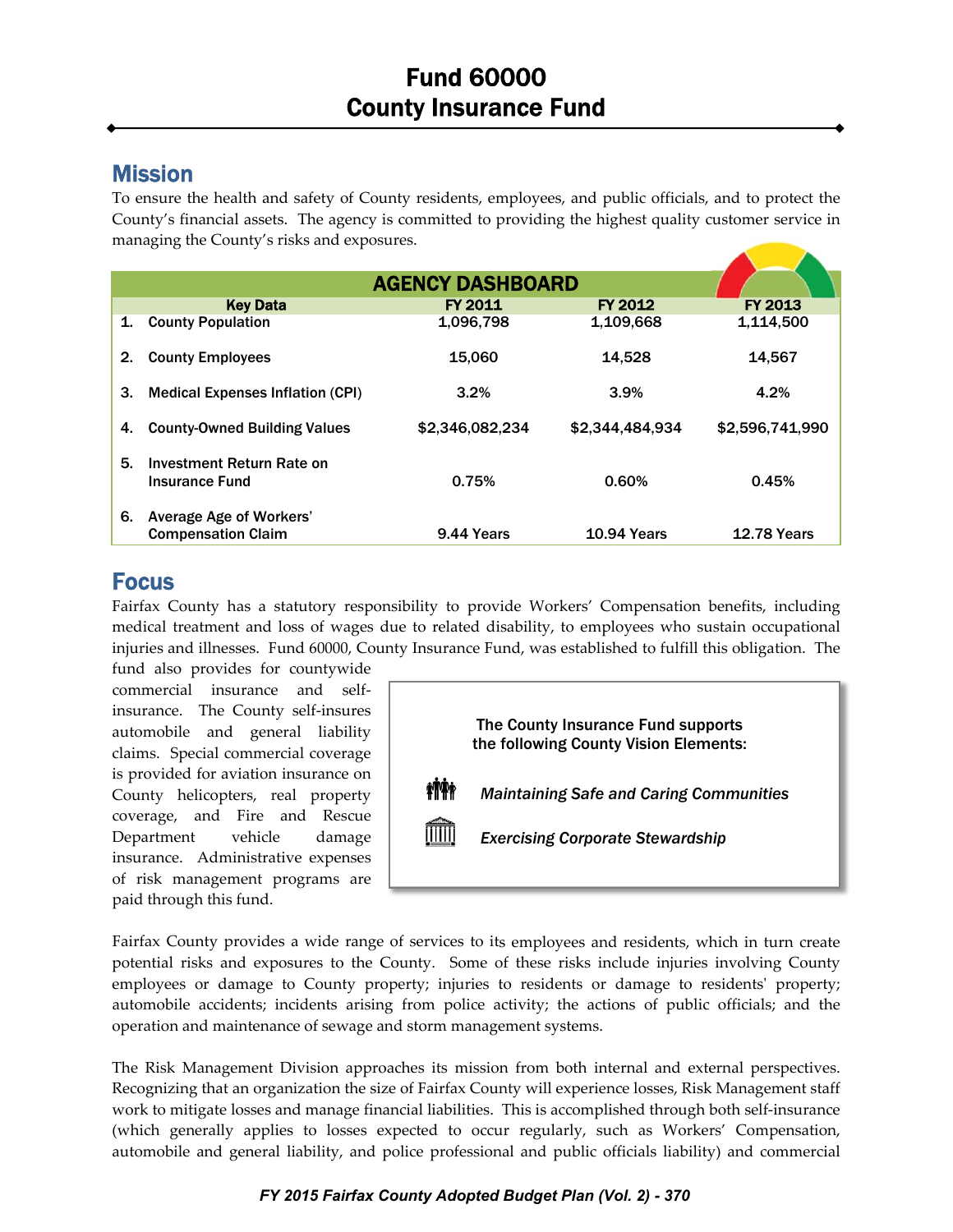insurance (for losses which occur infrequently but tend to be large exposures, such as real property losses, aircraft liability, and damage to high-value vehicles). Recognizing the importance of prompt and fair resolution of claims against the County, claims administration uses both in‐house staff and a contract claims administrator. Risk Management is committed to the prevention of injuries in the workplace and focuses on programs that address countywide injury prevention and reduction through training and awareness campaigns. Finally, Risk Management staff focuses on building and using partnerships with other County agencies, the community, and neighboring jurisdictions to mitigate risks and to ensure excellent communication with the residents of Fairfax County.

## Budget and Staff Resources

|                                                                                                                             | FY 2013                                                                                                                               | FY 2014        | FY 2014        | FY 2015                                                                    | FY 2015        |
|-----------------------------------------------------------------------------------------------------------------------------|---------------------------------------------------------------------------------------------------------------------------------------|----------------|----------------|----------------------------------------------------------------------------|----------------|
| Category                                                                                                                    | <b>Actual</b>                                                                                                                         | <b>Adopted</b> | <b>Revised</b> | <b>Advertised</b>                                                          | <b>Adopted</b> |
| <b>FUNDING</b>                                                                                                              |                                                                                                                                       |                |                |                                                                            |                |
| Expenditures:                                                                                                               |                                                                                                                                       |                |                |                                                                            |                |
| <b>Personnel Services</b>                                                                                                   | \$1,476,414                                                                                                                           | \$1,415,179    | \$1,427,989    | \$1,432,615                                                                | \$1,446,131    |
| <b>Operating Expenses</b>                                                                                                   | 24,497,912                                                                                                                            | 22,241,043     | 24,351,043     | 23,054,604                                                                 | 23,054,604     |
| Capital Equipment                                                                                                           | 0                                                                                                                                     | 0              | 0              | 0                                                                          | $\theta$       |
| Subtotal                                                                                                                    | \$25,974,326                                                                                                                          | \$23,656,222   | \$25,779,032   | \$24,487,219                                                               | \$24,500,735   |
| Less:                                                                                                                       |                                                                                                                                       |                |                |                                                                            |                |
| <b>Recovered Costs</b>                                                                                                      | (\$411,982)                                                                                                                           | (\$250,000)    | (\$250,000)    | (\$250,000)                                                                | (\$250,000)    |
| <b>Total Expenditures</b>                                                                                                   | \$25,562,344                                                                                                                          | \$23,406,222   | \$25,529,032   | \$24,237,219                                                               | \$24,250,735   |
| <b>AUTHORIZED POSITIONS/FULL-TIME EQUIVALENT (FTE)</b>                                                                      |                                                                                                                                       |                |                |                                                                            |                |
| Regular                                                                                                                     | 14/14                                                                                                                                 | 14/14          | 14/14          | 14/14                                                                      | 14/14          |
| Risk Manager<br>Insurance Manager<br>Loss Prevention Analyst IV<br>$\overline{\mathcal{L}}$<br>Loss Prevention Analysts III | 2<br>Loss Prevention Analysts II<br>Claims Specialist III<br>Claims Specialist II<br>$\overline{\mathcal{L}}$<br>Claims Specialists I |                | $\overline{2}$ | <b>Administrative Assistant IV</b><br><b>Administrative Assistants III</b> |                |
| <b>TOTAL POSITIONS</b><br>14 Positions / 14.0 FTE                                                                           |                                                                                                                                       |                |                |                                                                            |                |

# FY 2015 Funding Adjustments

The following funding adjustments from the  $\frac{FY}{2014}$  Adopted Budget Plan are necessary to support the FY 2015 program. Included are all adjustments recommended by the County Executive that were approved by the Board of Supervisors, as well as any additional Board of Supervisors' actions, as approved in the adoption of the budget on *April 29, 2014.*

### **Employee Compensation \$30,952**

An increase of \$30,952 in Personnel Services includes \$17,436 for a 1.29 percent market rate adjustment (MRA) for all employees and \$13,516 for a 1.00 percent salary increase for non‐uniformed employees, both effective July 2014.

### **General Insurance Costs \$698,690**

A net increase of \$698,690 in Operating Expenses is primarily due to anticipated increases in expenses related to current and prior year Workers Compensation claims.

### *FY 2015 Fairfax County Adopted Budget Plan (Vol. 2) - 371*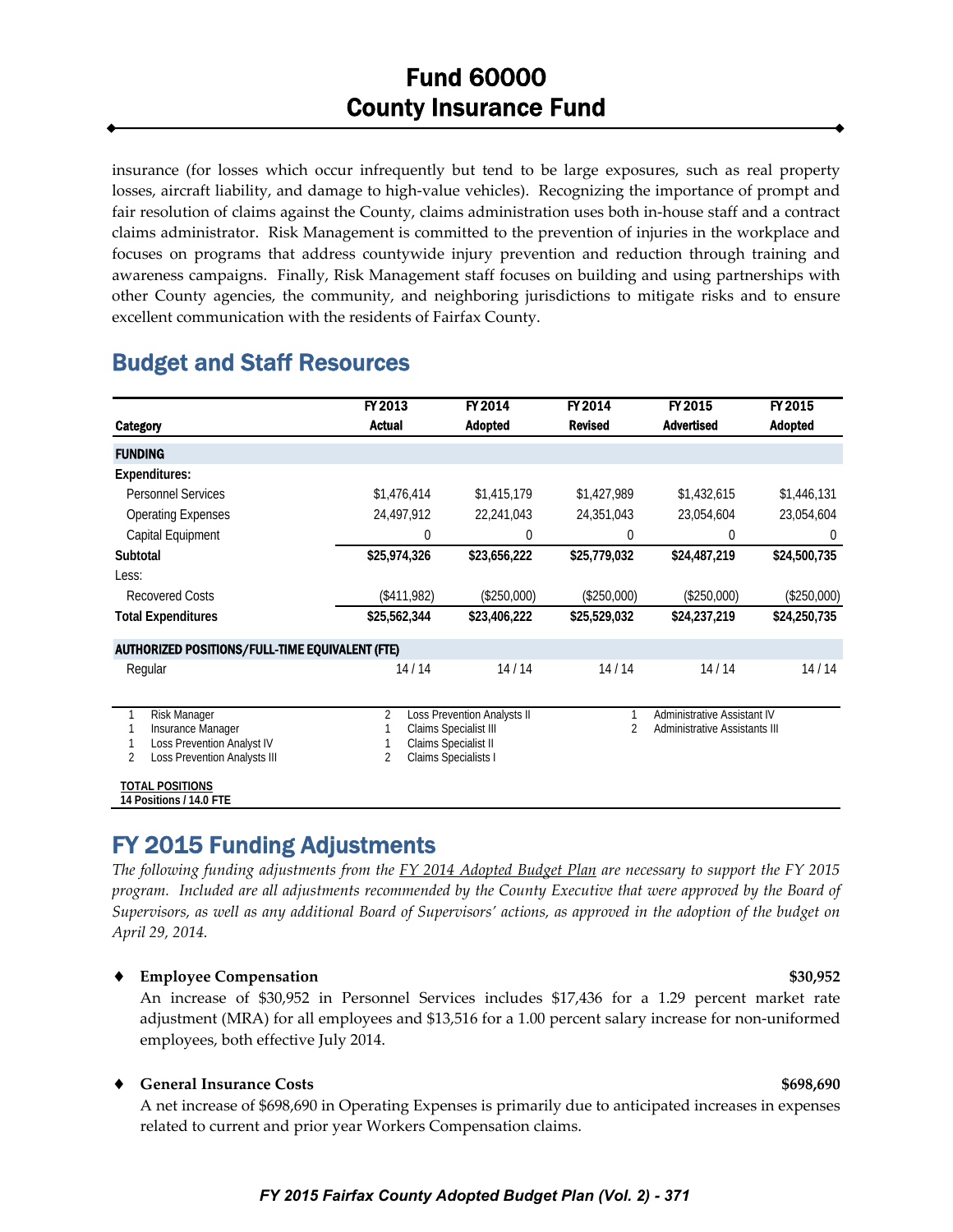#### **Automated External Defibrillator (AED) Replacement Plan \$114,871**

An increase of \$114,871 in Operating Expenses is due to the implementation of the second year of a five‐year plan to replace County AEDs that are approaching the end of their useful life.

#### **General Fund Transfer**

It should be noted that the General Fund transfer to this fund is increased by \$2,222,688 to offset increased insurance expenditures. These expenditures have increased \$4,351,678, or 21.9 percent, since FY 2013. Without additional General Fund support, these costs would draw down the Reserve for Catastrophic Occurrences to a level deemed too low given the size of the County. This increase will allow the Reserve for Catastrophic Occurrences to remain funded at approximately the same level as the *FY 2014 Revised Budget Plan*.

## Changes to FY 2014 Adopted Budget Plan

The following funding adjustments reflect all approved changes in the FY 2014 Revised Budget Plan since passage of the FY 2014 Adopted Budget Plan. Included are all adjustments made as part of the FY 2013 Carryover Review, *FY 2014 Third Quarter Review, and all other approved changes through April 30, 2014.*

#### **Third Quarter Adjustments \$2,000,000**

### As part of the *FY 2014 Third Quarter Review*, the Board of Supervisors approved funding of \$2,000,000 for pending litigation in personnel‐related matters that will require outside counsel and expert witnesses. In addition, the General Fund transfer to this fund was increased by \$37,663,287. Of this amount, \$30,000,000 represents the movement of the Litigation Reserve, which previously resided in the General Fund, to a reserve in the County Insurance Fund pending the outcome of the protracted litigation process currently underway. An additional increase of \$2,000,000 represents General Fund support for the increased expenditures noted above that are related to pending litigation in personnel-related matters. The remaining increase of \$5,663,287 is for accrued liability adjustments. An actuarial analysis is performed every year after the close of the fiscal year by an outside actuary to estimate the ultimate value of losses for which the County is liable. It is the County's policy to fully fund the Accrued Liability Reserve each year based on the actuarial valuation, in order to ensure adequate funding for those risks that are self‐insured.

#### **Carryover Adjustments \$122,810**

As part of the *FY 2013 Carryover Review*, the Board of Supervisors approved funding of \$122,810, including \$12,810 in Personnel Services for a one‐time compensation adjustment of \$850 for merit employees paid in November 2013 and \$110,000 to implement the first year of a five-year plan to replace County AEDs that are approaching the end of their useful life. It should be noted that the General Fund transfer to this fund was increased by \$12,810 to cover the expenses related to the compensation adjustment.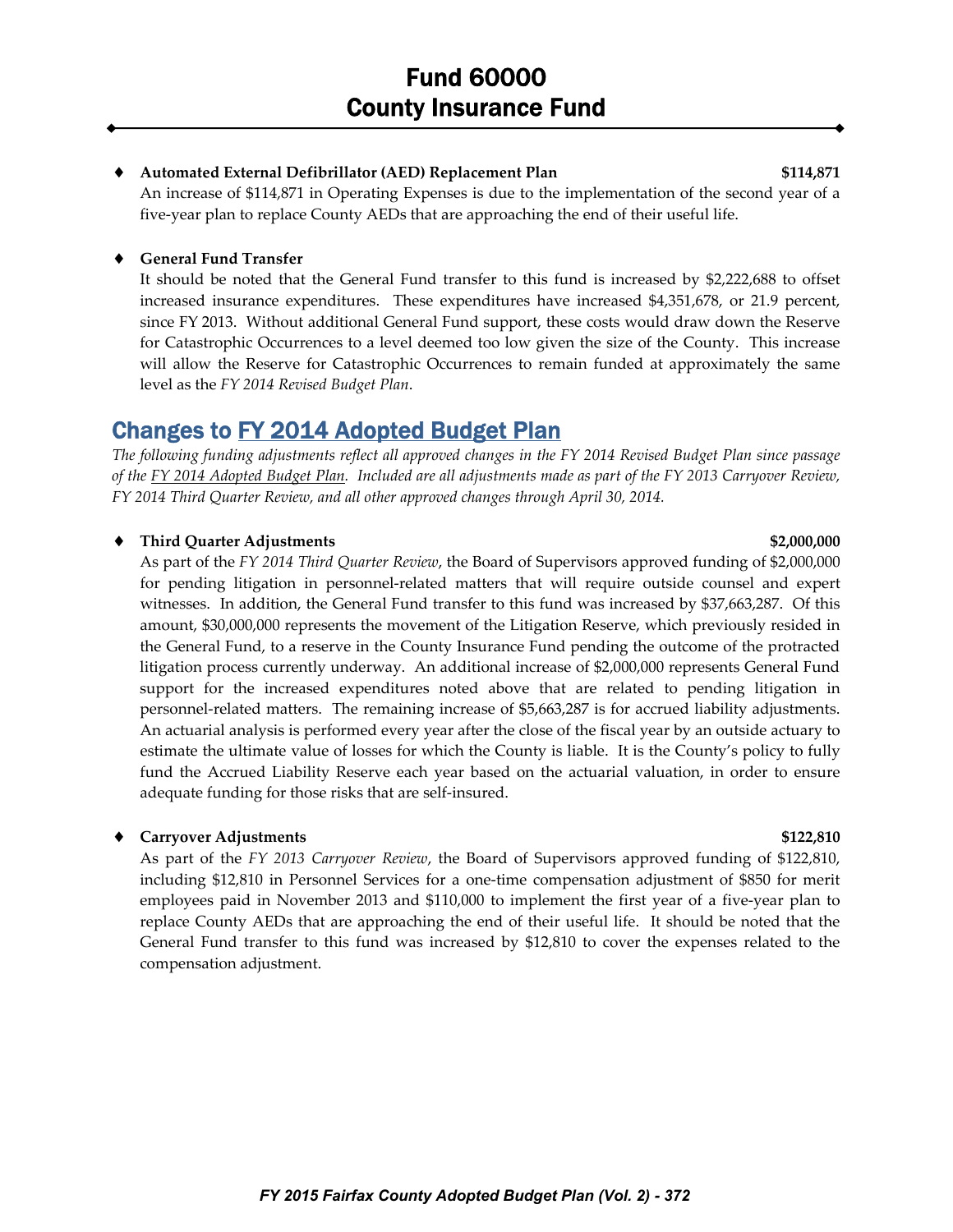# Key Performance Measures

|                                                     | <b>Prior Year Actuals</b> |                          |                                   | <b>Current</b><br><b>Estimate</b> | <b>Future</b><br><b>Estimate</b> |
|-----------------------------------------------------|---------------------------|--------------------------|-----------------------------------|-----------------------------------|----------------------------------|
| <b>Indicator</b>                                    | FY 2011<br><b>Actual</b>  | FY 2012<br><b>Actual</b> | FY 2013<br><b>Estimate/Actual</b> | FY 2014                           | FY 2015                          |
| <b>County Insurance Fund</b>                        |                           |                          |                                   |                                   |                                  |
| Percentage of claims processed within<br>30 days    | 96%                       | 96%                      | 98%/98%                           | 98%                               | 98%                              |
| Preventable accidents per 100,000<br>miles driven   | 0.89                      | 0.80                     | 0.60/0.50                         | 0.60                              | 0.60                             |
| Ratio of premium paid to value of<br>assets covered | 0.123%                    | 0.126%                   | 0.138%/0.122%                     | 0.138%                            | 0.138%                           |

**A complete list of performance measures can be viewed at www.fairfaxcounty.gov/dmb/fy2015/adopted/pm/60000.pdf**

## Performance Measurement Results

Workers' Compensation costs are the single greatest challenge to the Insurance Fund. A key factor in containing costs and expediting the return to work of injured employees is prompt and adequate medical evaluation. Awareness of the County's programs in this area, coupled with efficient reporting systems, serve both employee and County interests. The Risk Management Division now averages five days reporting time. With 98 percent of all claims being processed within 30 days, the program achieves its ambitious goals.

Driver safety and accident prevention programs remain a priority to the County. There was a slight decrease in preventable accidents in FY 2013. Stability is anticipated in this area for FY 2014 and FY 2015 and County staff continues to maintain the goal of reducing accident rates.

The commercial insurance portfolio is a key element in protecting the assets of the County against losses in a major event; it ensures that the County is not faced with major property, Workers' Compensation, and liability losses during periods when it cannot afford the costs associated with losses. While the actual premiums tend to increase, County staff successfully continues to maintain low rates for those premiums, surpassing the goal of a 0.138 percent premium rate by attaining a 0.122 percent rate in FY 2013.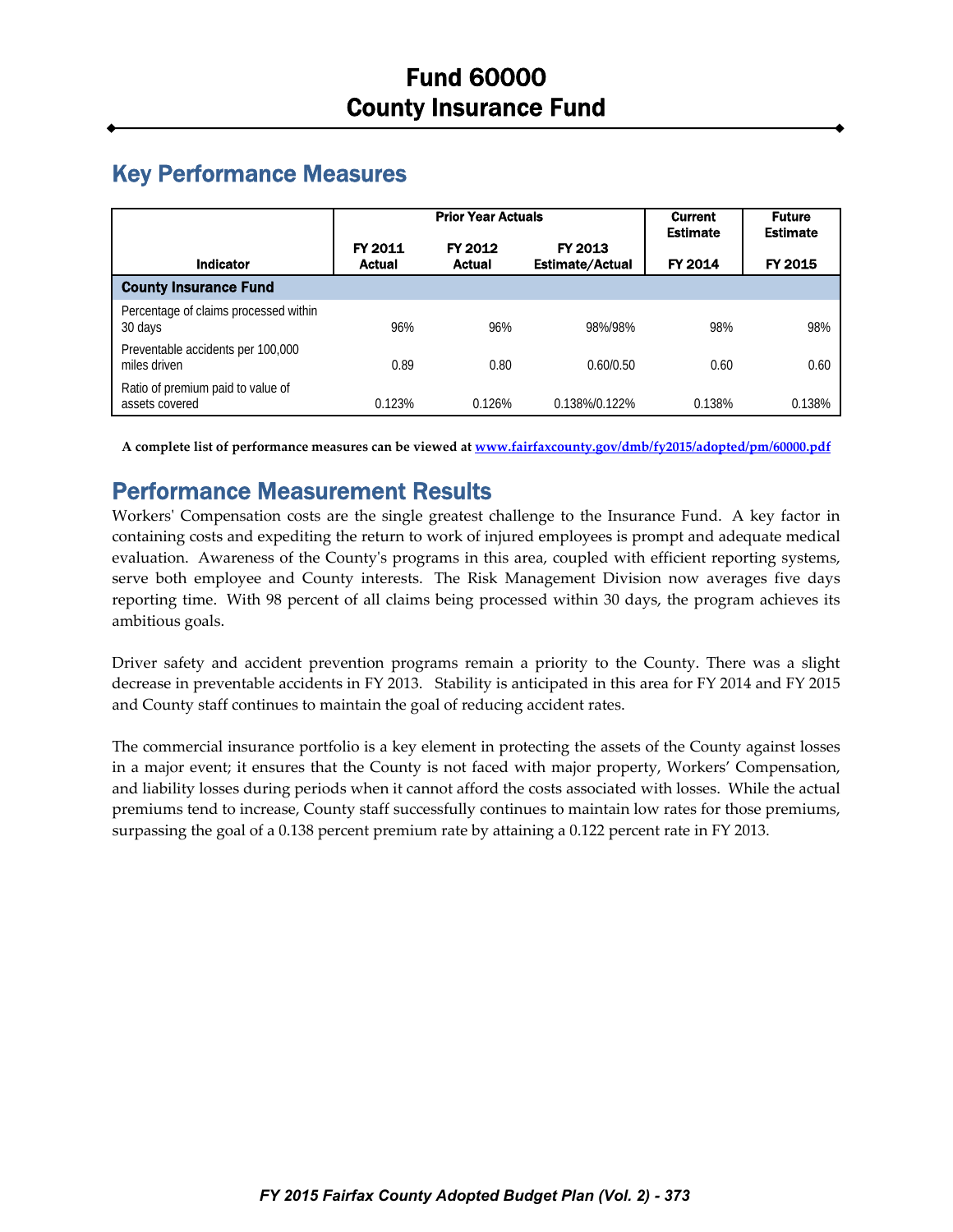### FUND STATEMENT

#### Fund 60000, County Insurance Fund

|                                                   |                      | FY 2014              | FY 2014              | FY 2015            | FY 2015              |
|---------------------------------------------------|----------------------|----------------------|----------------------|--------------------|----------------------|
|                                                   | FY 2013              | <b>Adopted</b>       | <b>Revised</b>       | <b>Advertised</b>  | Adopted              |
|                                                   | <b>Actual</b>        | <b>Budget Plan</b>   | <b>Budget Plan</b>   | <b>Budget Plan</b> | <b>Budget Plan</b>   |
|                                                   | \$50,034,612         | \$50,484,958         | \$53,042,245         |                    |                      |
| <b>Beginning Balance</b>                          |                      |                      |                      | \$51,443,830       | \$87,102,486         |
| Revenue:<br>Interest                              |                      |                      |                      |                    |                      |
| Workers' Compensation                             | \$179,044<br>513,657 | \$275,000<br>515,000 | \$275,000<br>515,000 | \$275,000          | \$275,000            |
| Other Insurance                                   | 119,617              | 105,859              |                      | 515,000            | 515,000              |
| <b>Total Revenue</b>                              | \$812,318            | \$895,859            | 105,859<br>\$895,859 | 105,859            | 105,859<br>\$895,859 |
| Transfer In:                                      |                      |                      |                      | \$895,859          |                      |
| General Fund (10001)                              | \$22,094,372         | \$21,017,317         | \$58,693,414         | \$23,226,489       | \$23,240,005         |
| <b>Total Transfer In</b>                          | \$22,094,372         | \$21,017,317         | \$58,693,414         | \$23,226,489       | \$23,240,005         |
| <b>Total Available</b>                            | \$72,941,302         | \$72,398,134         | \$112,631,518        | \$75,566,178       | \$111,238,350        |
| Expenditures:                                     |                      |                      |                      |                    |                      |
| Administration <sup>1</sup>                       | \$1,628,922          | \$1,593,959          | \$1,606,769          | \$1,675,550        | \$1,689,066          |
| Workers' Compensation                             | 14,102,837           | 13,795,000           | 13,795,000           | 14,445,000         | 14,445,000           |
| Self Insurance Losses                             | 691,684              | 4,196,465            | 6,196,465            | 4,176,000          | 4,176,000            |
| Commercial Insurance Premium                      | 3,392,258            | 3,677,000            | 3,677,000            | 3,682,000          | 3,682,000            |
| Automated External Defibrillator <sup>1</sup>     | 83,356               | 143,798              | 253,798              | 258,669            | 258,669              |
| <b>Total Expenditures</b>                         | \$19,899,057         | \$23,406,222         | \$25,529,032         | \$24,237,219       | \$24,250,735         |
| Expense for Net Change in Accrued                 |                      |                      |                      |                    |                      |
| Liability $^2$                                    | \$5,663,287          | \$0                  | \$0                  | \$0                | \$0                  |
| <b>Total Disbursements</b>                        | \$25,562,344         | \$23,406,222         | \$25,529,032         | \$24,237,219       | \$24,250,735         |
|                                                   |                      |                      |                      |                    |                      |
| Ending Balance <sup>3</sup>                       | \$53,042,245         | \$48,991,912         | \$87,102,486         | \$51,328,959       | \$86,987,615         |
| <b>Restricted Reserves:</b>                       |                      |                      |                      |                    |                      |
| Accrued Liability <sup>2</sup>                    | \$47,157,000         | \$41,493,713         | \$47,157,000         | \$41,493,713       | \$47,157,000         |
| <b>AED Replacement Reserve</b>                    | 923,981              | 863,241              | 813,981              | 699,110            | 699,110              |
| <b>Litigation Reserve</b>                         | $\mathbf{0}$         | $\mathbf 0$          | 30,000,000           | 0                  | 30,000,000           |
| PC Replacement Reserve                            | 7,200                | 7,200                | 7,200                | 7,200              | $\Omega$             |
| Reserve for Catastrophic Occurrences <sup>2</sup> | 4,954,064            | 6,627,758            | 9,124,305            | 9,128,936          | 9,131,505            |

<sup>1</sup> In order to account for expenditures in the proper fiscal year, audit adjustments in the amount of \$4,631.09 have been reflected as an increase to FY 2013 expenditures in order to record expenditures in the proper fiscal period. These adjustments have been included in the FY 2013 Comprehensive Annual Financial Report (CAFR). Details of the FY 2013 audit adjustments were included in the FY 2014 Third Quarter Package.

<sup>2</sup> FY 2013 actuals reflect an accrued liability adjustment of \$5,663,287 based on an annual independent actuarial valuation. This adjustment results in a corresponding adjustment to the FY 2013 total Disbursements, total Accrued Liability Reserve, and Reserve for Catastrophic Occurrences, but it does not affect the cash balance or the Ending Balance, which is calculated using Total Available less total Expenditures, not Disbursements. It should be noted that this adjustment has been included in the FY 2013 CAFR.

<sup>3</sup> Fluctuations in the Ending Balance are primarily the result of changes in the transfer in from the General Fund based on reserve requirements.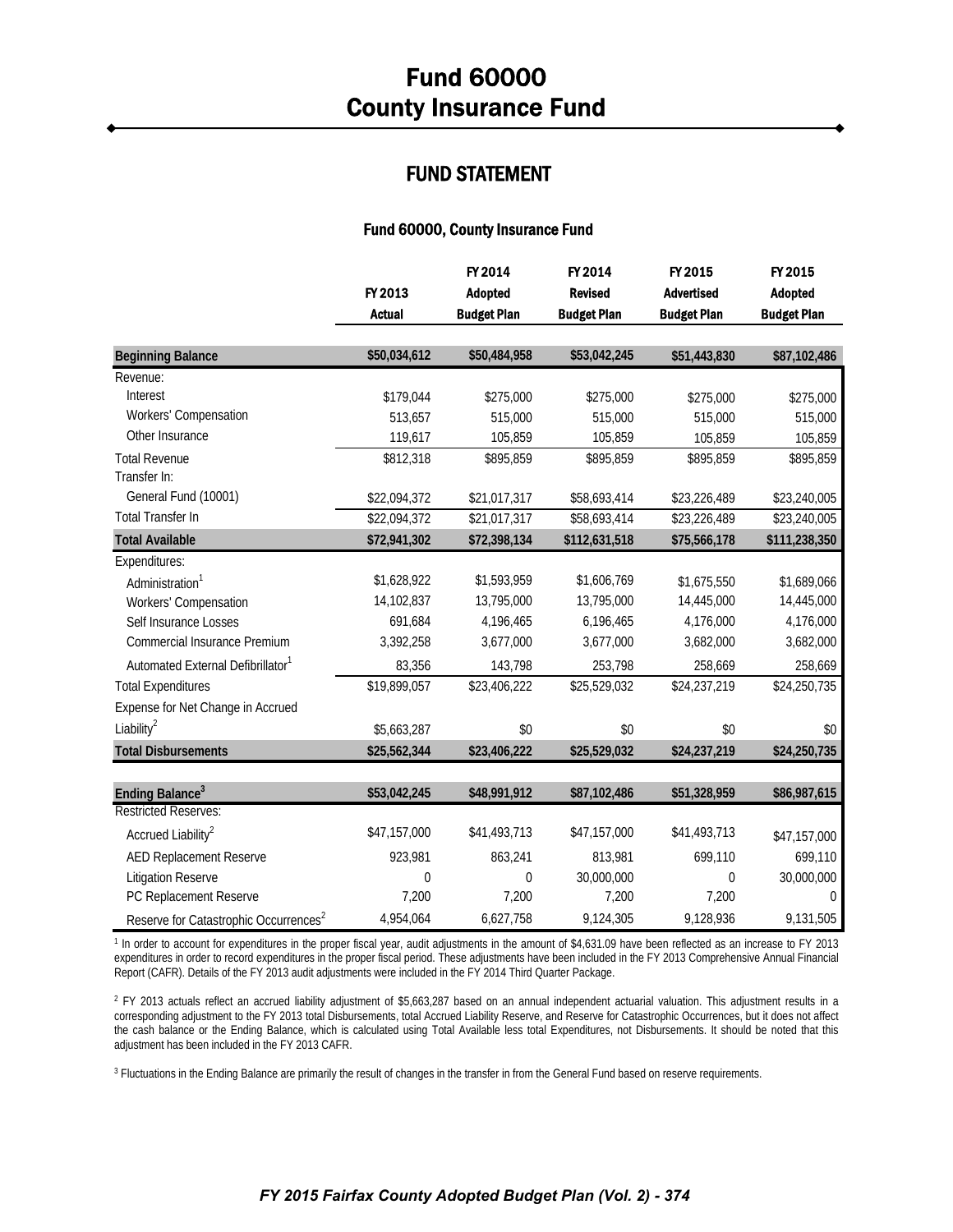## Benchmarking

As a means of enhancing accountability, benchmarking data have been included in the annual budget since FY 2005. These data are included in each of the Program Area Summaries in Volume 1 and now in Other Funds (Volume 2) as available. The majority of this benchmarking data come from the International City/County Management Association's (ICMA) benchmarking effort in which Fairfax County has participated since 2000. More than 180 cities, counties and towns provide comparable data annually in 15 service areas. However, not all jurisdictions provide data for every service area. As part of the ICMA benchmarking effort, participating local governments (cities, counties and towns) provide data on standard templates provided by ICMA in order to ensure consistency. ICMA then performs extensive checking and data cleaning to ensure the greatest possible accuracy and comparability of data. As a result of the time required to collect the data and undergo ICMA's comprehensive data cleaning processes, information is always available with a one‐year delay. FY 2012 data represent the latest available information. The jurisdictions presented in the graphs on the following pages generally show how Fairfax County compares to other large jurisdictions (population over 500,000). In cases where other Virginia localities provided data, they are shown as well. Risk Management is one of the service areas for which Fairfax County provides data. As can be seen on the following pages, Fairfax County compares favorably to the other large jurisdictions that provided data for this template. The County's General Liability claims, expenditures and percent that proceeded to litigation during the reporting period are all relatively low compared to the other responding cities and counties. An important point to note about the ICMA comparative data effort is that since participation is voluntary, the jurisdictions that provide data have demonstrated that they are committed to becoming/remaining high performance organizations. Therefore, comparisons made through this program should be considered in the context that the participants have self‐selected and are more inclined to be among the higher performers than a random sample among local governments nationwide. It is also important to note that not all jurisdictions respond to all questions. In some cases, the question or process is not applicable to a particular locality or data are not available. For those reasons, the universe of jurisdictions with which Fairfax County is compared is not always the same for each benchmark.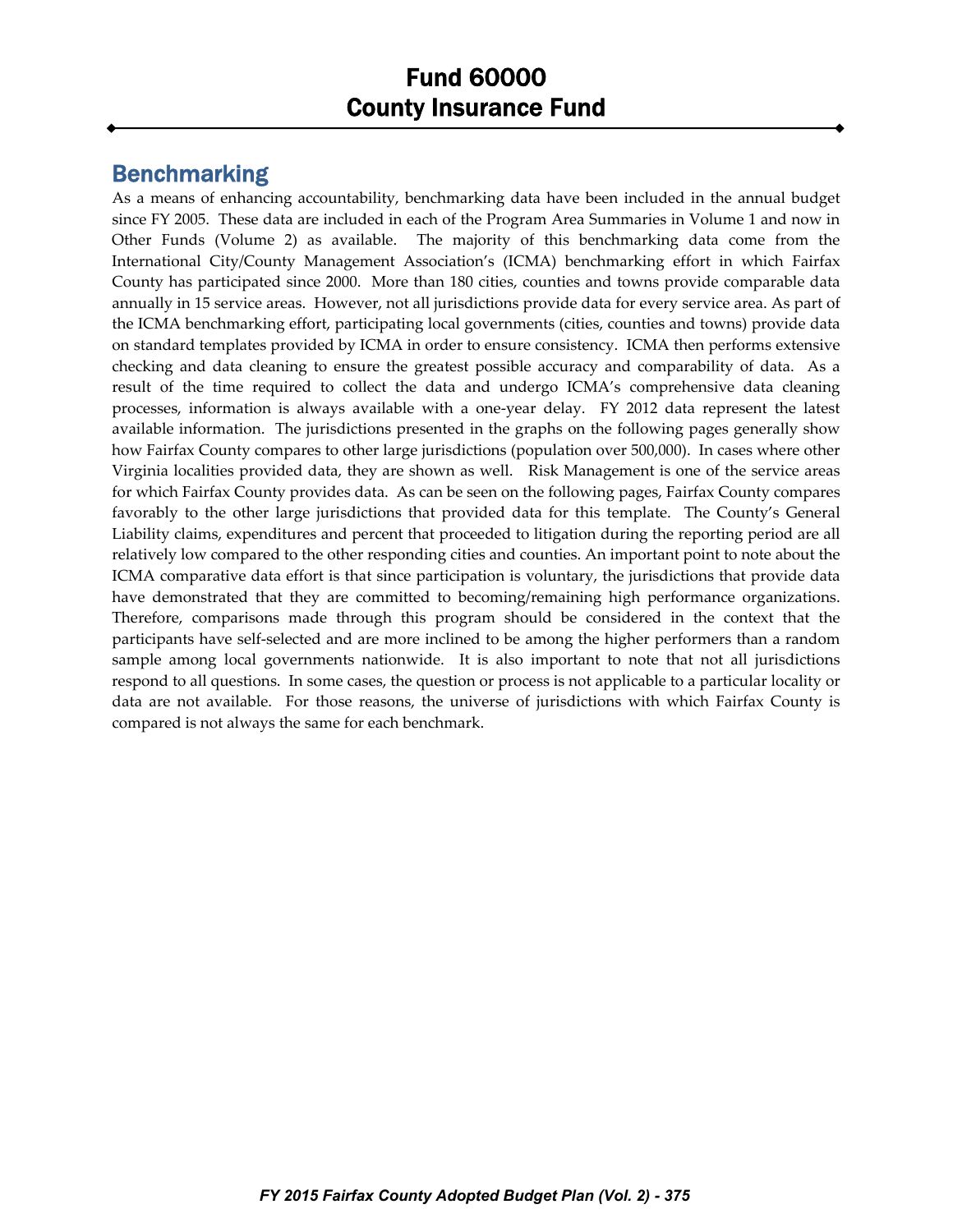



*FY 2015 Fairfax County Adopted Budget Plan (Vol. 2) - 376*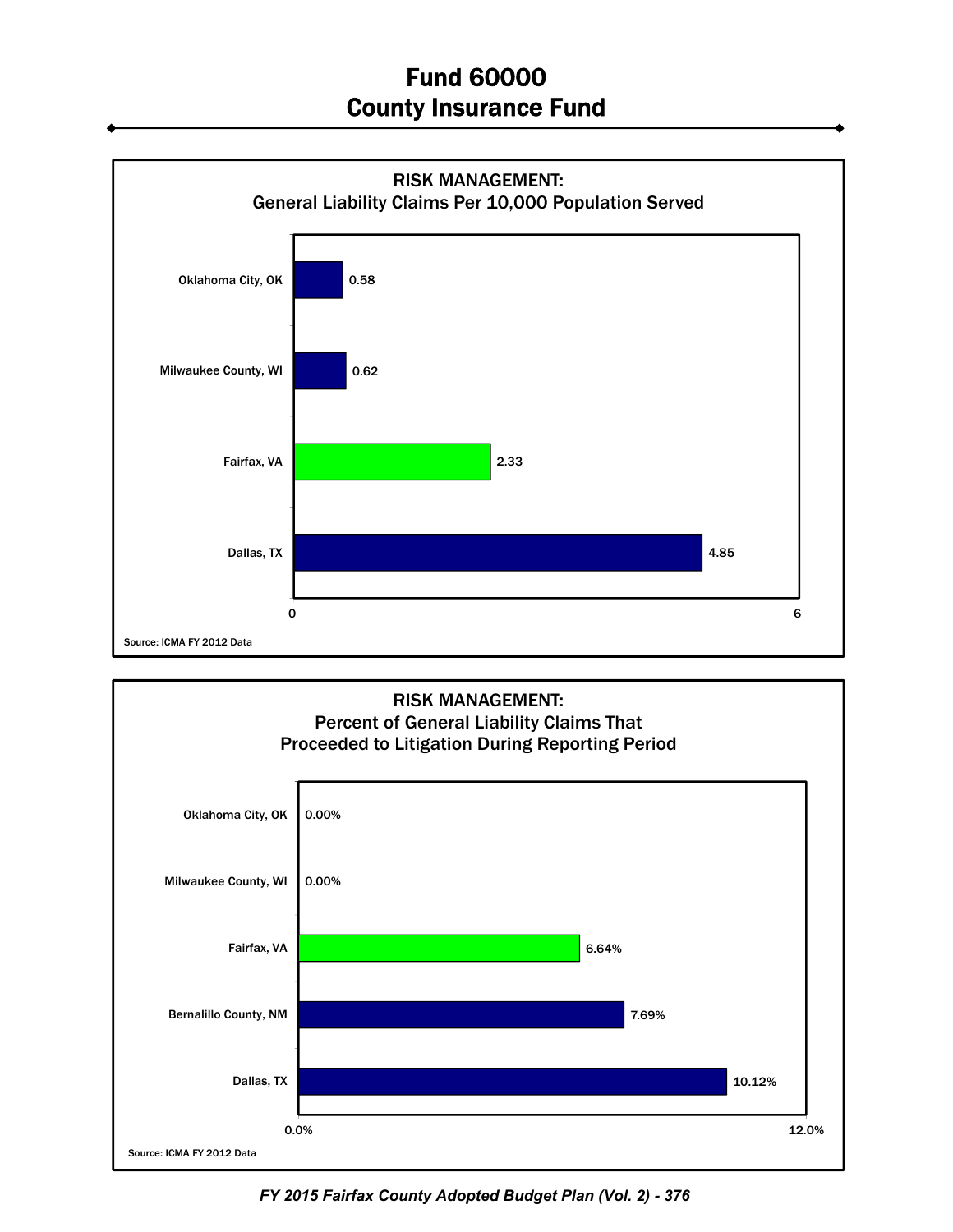



*FY 2015 Fairfax County Adopted Budget Plan (Vol. 2) - 377*